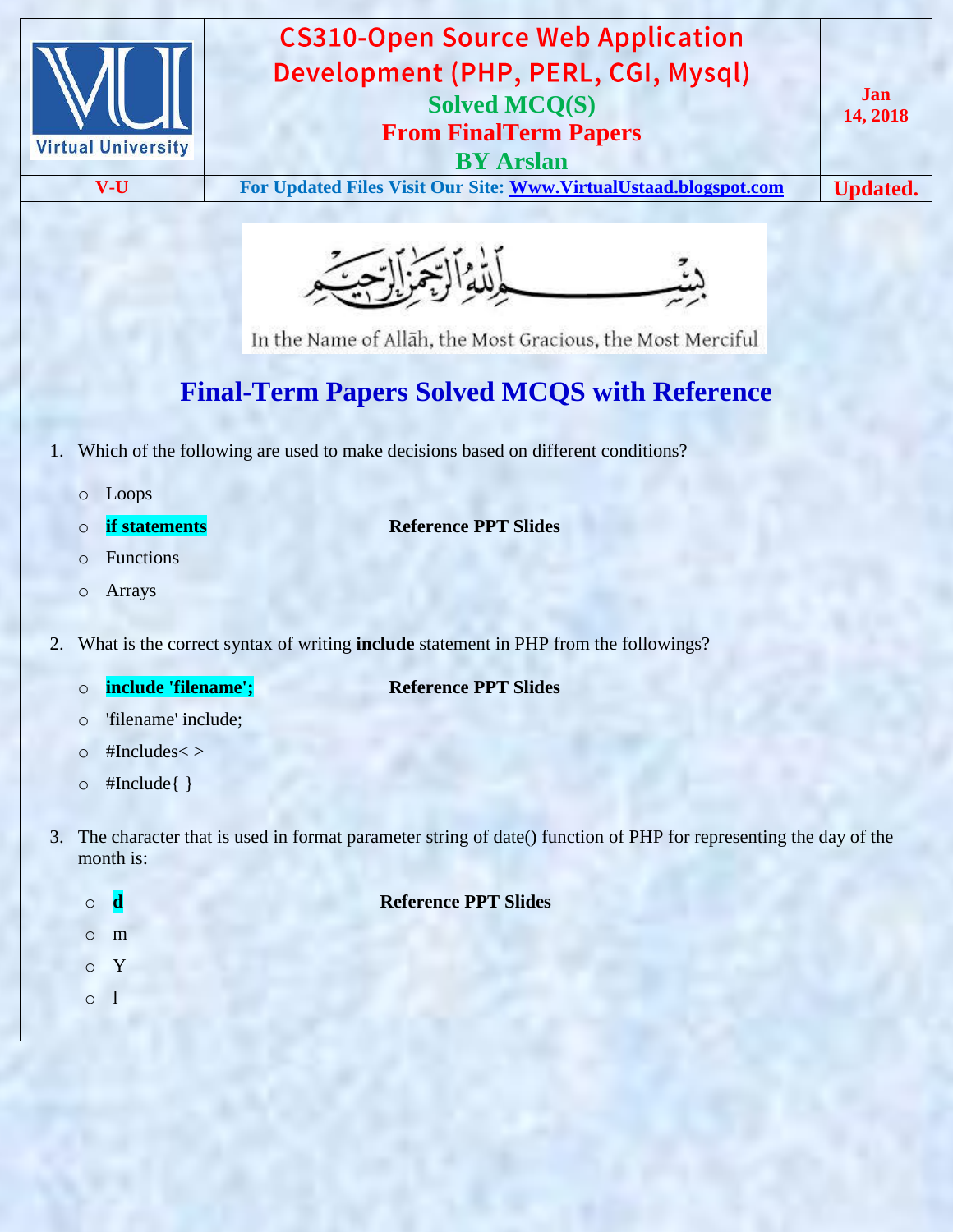|    |         | 4. The character that is used in format parameter string of date() function of PHP for representing a month is: |
|----|---------|-----------------------------------------------------------------------------------------------------------------|
|    | $\circ$ | d                                                                                                               |
|    | $\circ$ | <b>Reference PPT Slides</b><br>m                                                                                |
|    | $\circ$ | Y                                                                                                               |
|    | $\circ$ | $\mathbf{1}$                                                                                                    |
| 5. |         | A cookie is a small file that the server embeds on the                                                          |
|    | $\circ$ | <b>User's computer</b><br><b>Reference PPT Slides</b>                                                           |
|    | $\circ$ | File Server's Hard drive                                                                                        |
|    | $\circ$ | Database Server's Hard drive                                                                                    |
|    | $\circ$ | <b>ISP</b>                                                                                                      |
|    |         | 6. Consider the following code given below:<br>$for$ (\$i = 0; \$i<4; \$i++)<br>echo " $i = $i$ ";              |
|    |         | How many times the above loop will be executed?                                                                 |
|    | $\circ$ | $\overline{2}$                                                                                                  |
|    | $\circ$ | 3                                                                                                               |
|    | $\circ$ | $\overline{\mathbf{4}}$                                                                                         |
|    | $\circ$ | 5                                                                                                               |
|    |         |                                                                                                                 |

7. Which of the following loop should be executed at least one time during the execution of loop?

- o for loop
- o foreach loop
- o while loop
- 

o **do while loop Reference PPT Slides**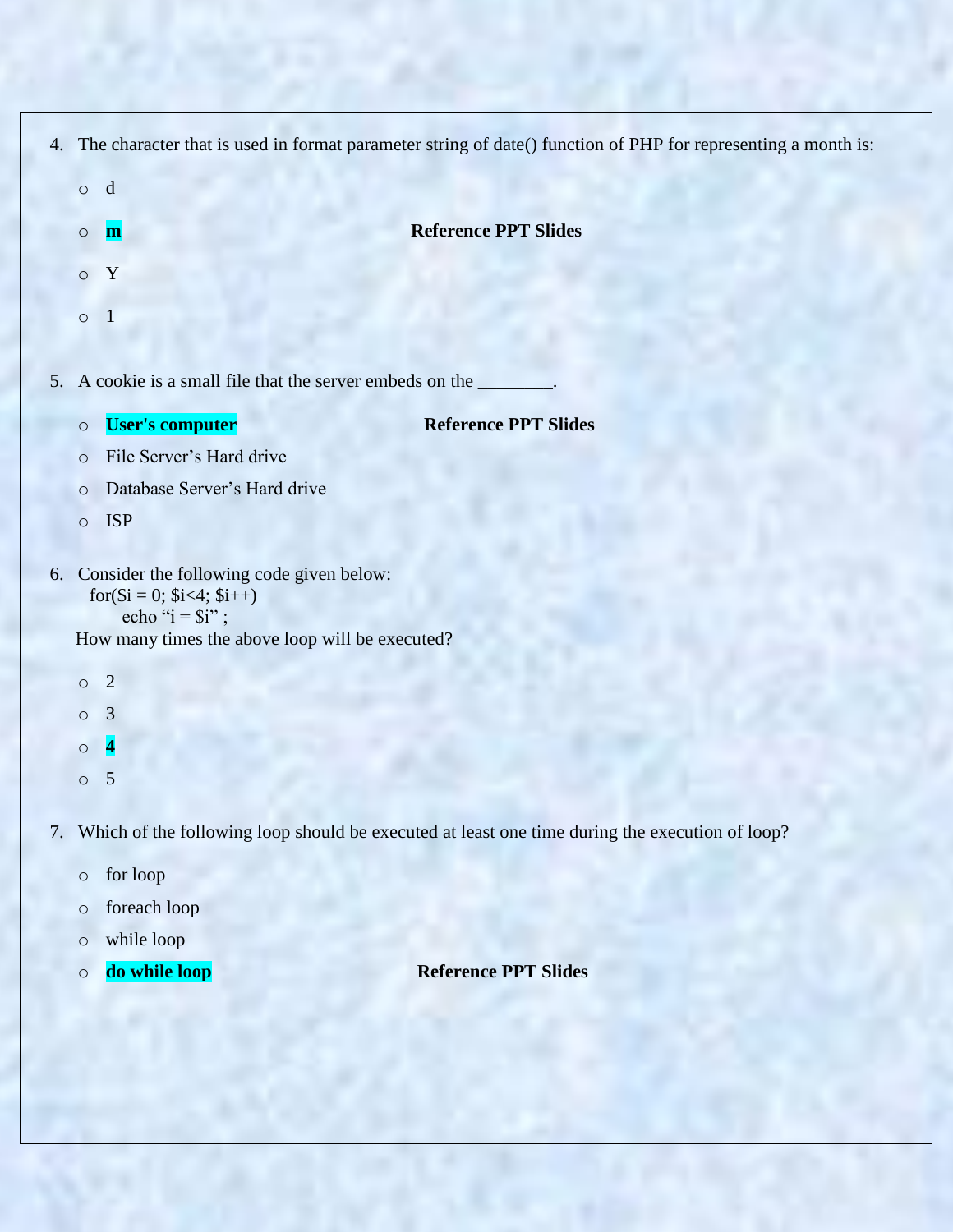- 8. In which of the following loop, first the body of loop is executed and then condition is checked?.
	- o for loop
	- o while loop
	- o **do while loop Reference PPT Slides**
	- o foreach loop
- 
- 9. In PHP a session is started with the \_\_\_\_\_\_\_\_\_function.
	- o **session\_start()** Reference PPT Slides
	- o start\_session#()
	- o start\_PHP\_session()
	- o #session\_start\_this()
- 10. In PHP Session variables are set with the PHP global variable \_\_\_\_\_\_\_.
	- o ##\_SESSION
	- o %\_SESSION
	-
	- o @\_SESSION
- 11. To destroy the session in PHP we use
	- o destroy();
	- o **session\_destroy(); Reference PPT Slides**
	- o session\_delete\_this();
	- o session\_destroy\_current#();

### 12. PHP Stands for

- o **PHP Hypertext Preprocessor Reference PPT Slides**
- o Personal Hypertext Page
- o Power Home Page
- o Personal Hyper Preprocessor

# o **\$\_SESSION Reference PPT Slides**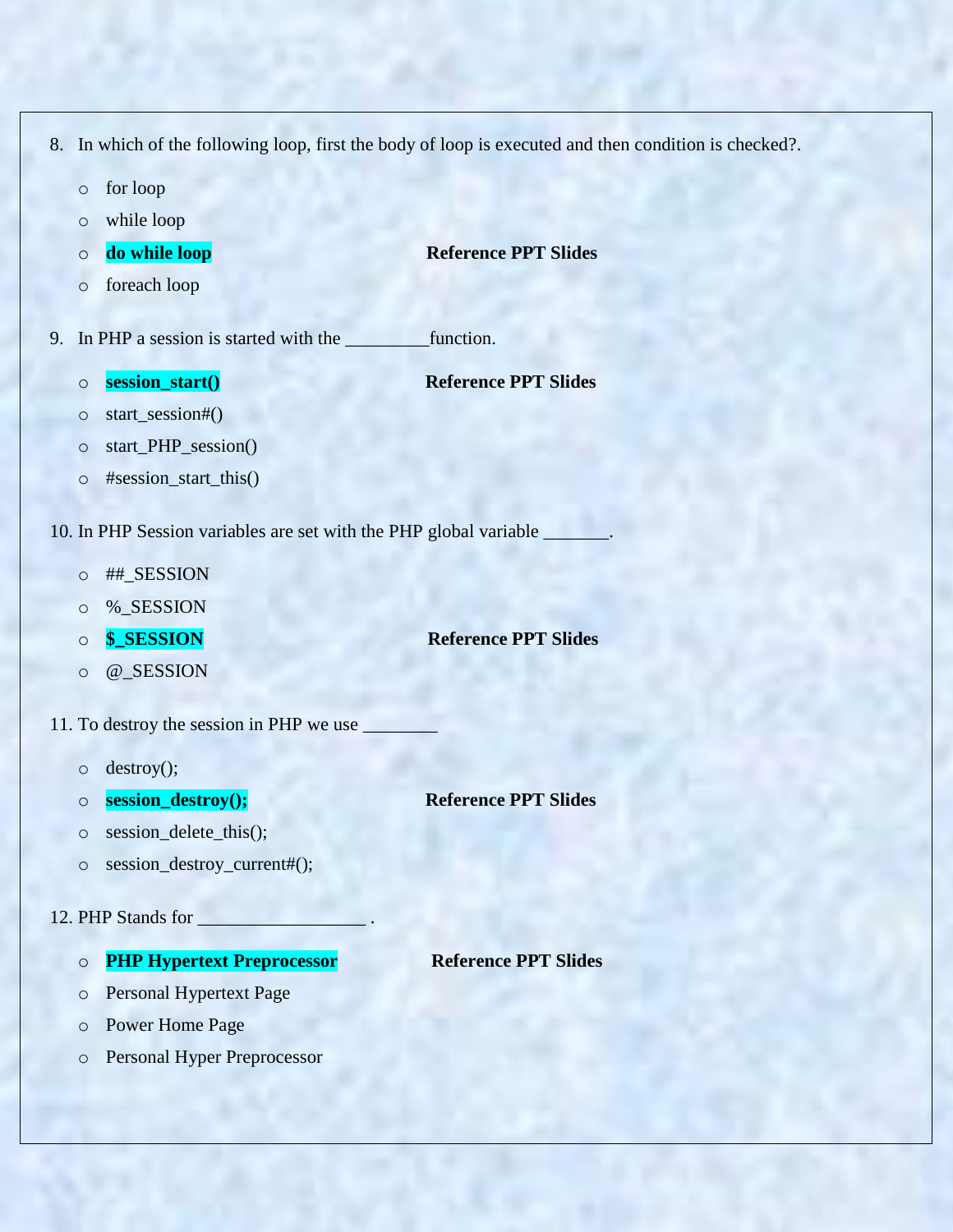|                                                       |         |                                                      | 13. In PHP multiline comments can be given using _____________. |  |
|-------------------------------------------------------|---------|------------------------------------------------------|-----------------------------------------------------------------|--|
|                                                       |         | $0$ /* */                                            | <b>Click here for Reference</b>                                 |  |
|                                                       |         | 0 / # #/                                             |                                                                 |  |
|                                                       |         | O / N N                                              |                                                                 |  |
|                                                       |         | $\circ$ /@ @/                                        |                                                                 |  |
|                                                       |         | 14. A PHP variable can have _________________ scope. |                                                                 |  |
|                                                       | $\circ$ | local                                                |                                                                 |  |
|                                                       | $\circ$ | global                                               |                                                                 |  |
|                                                       | $\circ$ | static                                               |                                                                 |  |
|                                                       | $\circ$ | All of the given options                             | <b>Reference PPT Slides</b>                                     |  |
|                                                       |         |                                                      |                                                                 |  |
|                                                       |         |                                                      | PHP has three different variable scopes: local, global, static  |  |
|                                                       |         | 15. ___________ is exponent operator in PHP          |                                                                 |  |
|                                                       | $\circ$ | $**$                                                 | <b>Click here for Reference</b>                                 |  |
|                                                       | $\circ$ | $\#$                                                 |                                                                 |  |
|                                                       | $\circ$ | $\sqrt[6]{\frac{1}{2}}$                              |                                                                 |  |
|                                                       | $\circ$ | $\wedge$                                             |                                                                 |  |
|                                                       |         |                                                      |                                                                 |  |
|                                                       |         | 16. MySQL is a database system that runs on a        |                                                                 |  |
|                                                       | $\circ$ | <b>Client</b>                                        |                                                                 |  |
|                                                       | $\circ$ | Node                                                 |                                                                 |  |
|                                                       | $\circ$ | Server                                               |                                                                 |  |
|                                                       | $\circ$ | <b>HUB</b>                                           |                                                                 |  |
|                                                       |         |                                                      |                                                                 |  |
| 17. MySQL is developed, distributed, and supported by |         |                                                      |                                                                 |  |
|                                                       | $\circ$ | Google                                               |                                                                 |  |
|                                                       | $\circ$ | Microsoft                                            |                                                                 |  |
|                                                       | $\circ$ | Nokia                                                |                                                                 |  |
|                                                       | $\circ$ | <b>Oracle Corporation</b>                            | <b>Click here for Reference</b>                                 |  |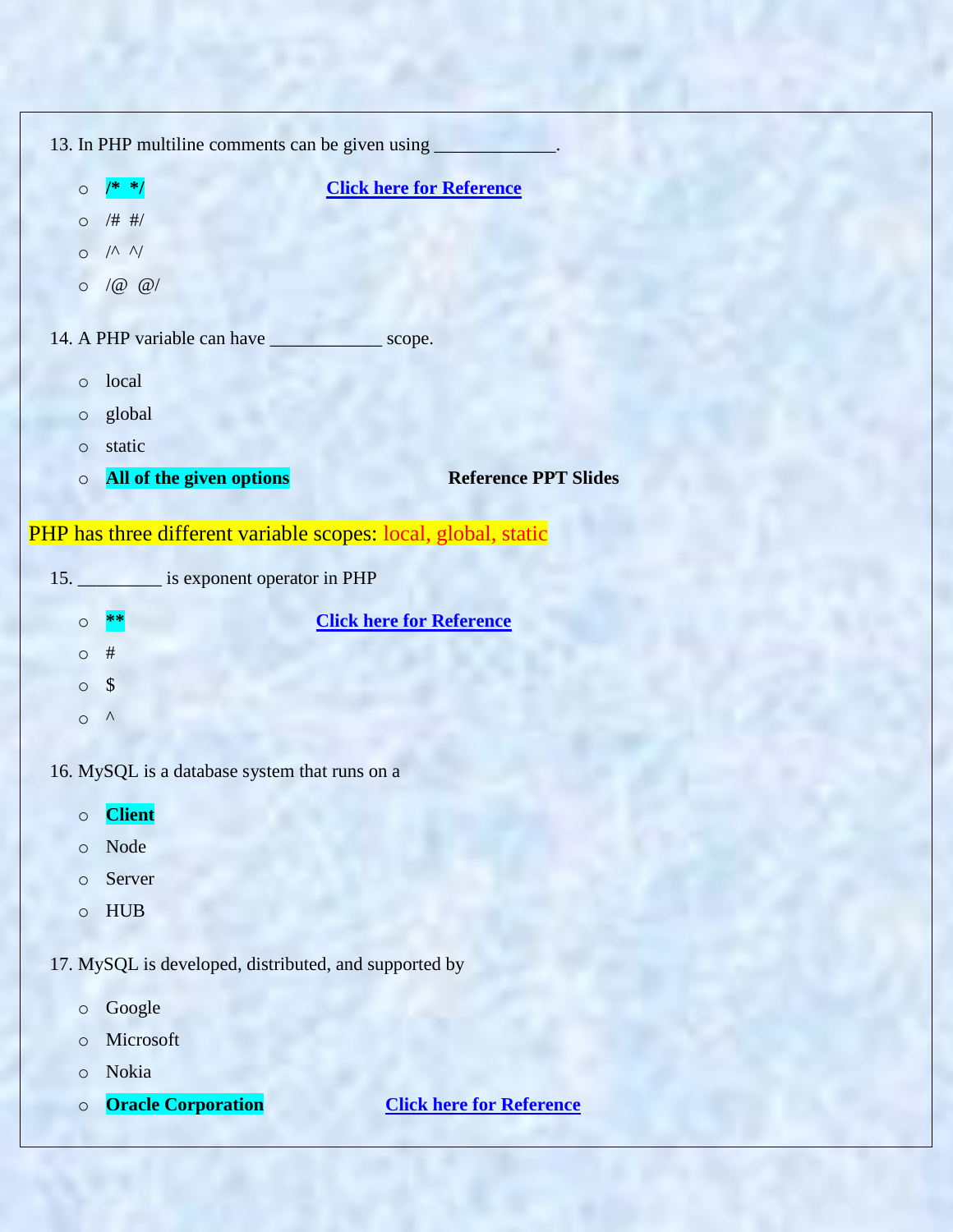18. phpMyAdmin is a free software tool written in

- o MySQL
- 

## o **PHP** Reference PPT Slides

- o Java
- o .NET

19. Which term is used to automatically increase the value of the field by 1 each time a new record is added?

o **Auto Increment [Click here for Reference](https://www.w3schools.com/sql/sql_autoincrement.asp)**

- o Primary key
- o Foreign key
- o Candidate key
- 20. \_\_\_\_\_ is used to uniquely identify the rows in a table.
	- o Auto Increment
	- o **Primary key** Reference PPT Slides
	- o Foreign key
	- o Candidate key
- 21. Prepared statements are very useful against SQL
	- o select
	- o update
	- o delete
	-

o **injections Reference PPT Slides**

- 22. In PHP the function both validate and sanitize data.
	-

o **filter\_var() Reference PPT Slides**

- o Date()
- o session\_start()
- o session\_unset()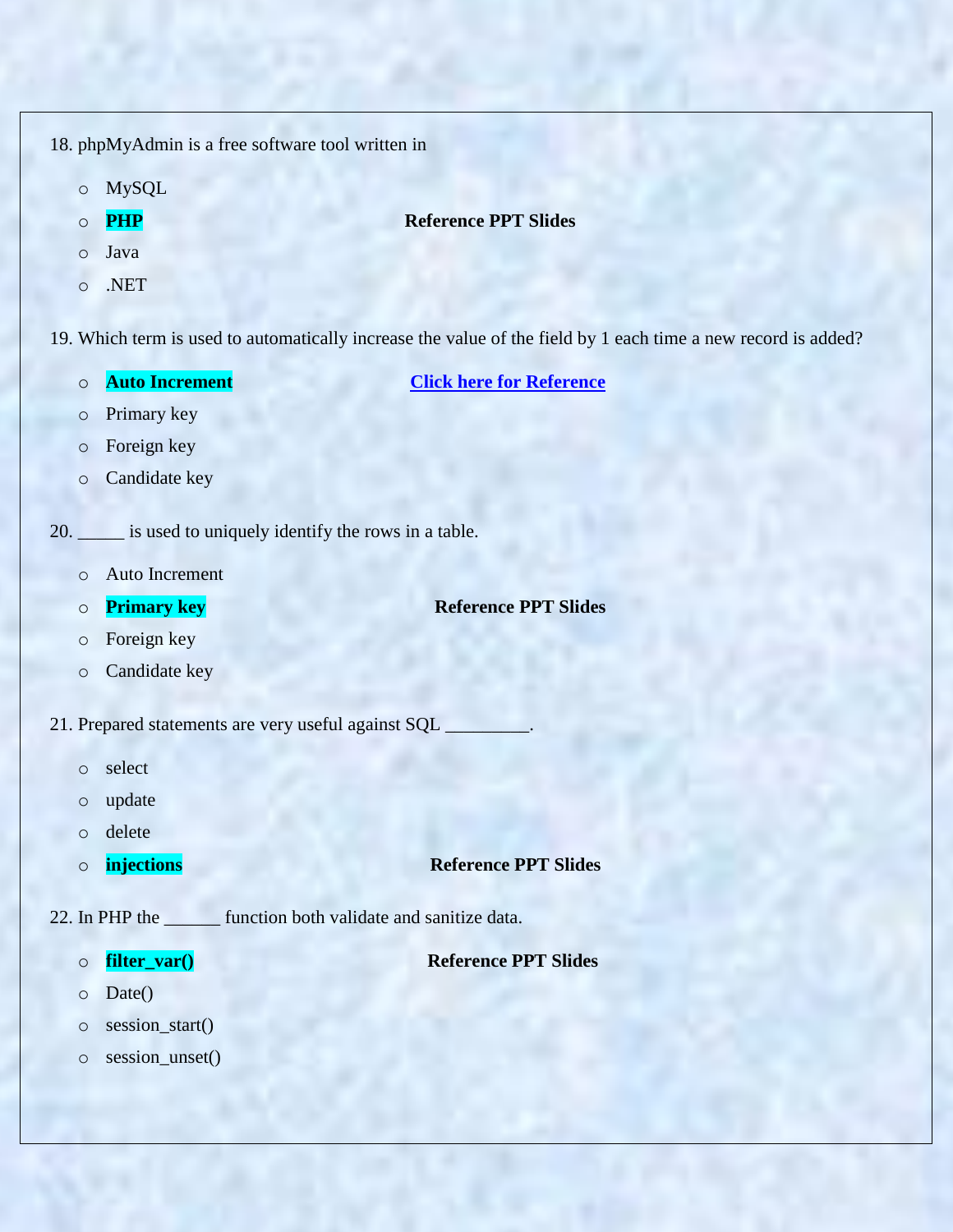|                                                                         |                     | 23. In PHP ____________ is used to validate an integer.                                                      |  |  |  |
|-------------------------------------------------------------------------|---------------------|--------------------------------------------------------------------------------------------------------------|--|--|--|
| $\circ$                                                                 | FILTER_INT_TRUE     |                                                                                                              |  |  |  |
| $\circ$                                                                 | FILTER_VALIDATE_INT | <b>Reference PPT Slides</b>                                                                                  |  |  |  |
| $\circ$                                                                 | FILTER_VALIDATE     |                                                                                                              |  |  |  |
| $\circ$                                                                 | VALIDATE_INTEGER_ME |                                                                                                              |  |  |  |
|                                                                         |                     | 24. In PHP the ____________function is useful if all you want to do is open up a file and read its contents. |  |  |  |
| $\circ$                                                                 | MKDir()             |                                                                                                              |  |  |  |
| $\circ$                                                                 | readfile()          | <b>Reference PPT Slides</b>                                                                                  |  |  |  |
| $\circ$                                                                 | Echo()              |                                                                                                              |  |  |  |
| $\circ$                                                                 | MKFile()            |                                                                                                              |  |  |  |
|                                                                         |                     | 25. In PHP the settlem function checks if the "end-of-file" has been reached.                                |  |  |  |
| $\circ$                                                                 | feof()              | <b>Reference PPT Slides</b>                                                                                  |  |  |  |
| $\circ$                                                                 | readfile()          |                                                                                                              |  |  |  |
| $\circ$                                                                 | fopen()             |                                                                                                              |  |  |  |
| $\circ$                                                                 | fclose()            |                                                                                                              |  |  |  |
|                                                                         |                     | 26. In PHP the settle function is used to read a single character from a file.                               |  |  |  |
| $\circ$                                                                 | readfile()          |                                                                                                              |  |  |  |
| $\circ$                                                                 | fopen()             |                                                                                                              |  |  |  |
| $\circ$                                                                 | fclose()            |                                                                                                              |  |  |  |
| $\circ$                                                                 | fgetc()             | <b>Reference PPT Slides</b>                                                                                  |  |  |  |
| 27. The _______ function returns the size of the specified file in PHP. |                     |                                                                                                              |  |  |  |
| $\circ$                                                                 | DiskSize()          |                                                                                                              |  |  |  |
| $\circ$                                                                 | getMyFileSize()     |                                                                                                              |  |  |  |
| $\circ$                                                                 | filesize()          | <b>Reference PPT Slides</b>                                                                                  |  |  |  |
| $\circ$                                                                 | returnMyFileSize()  |                                                                                                              |  |  |  |
|                                                                         |                     |                                                                                                              |  |  |  |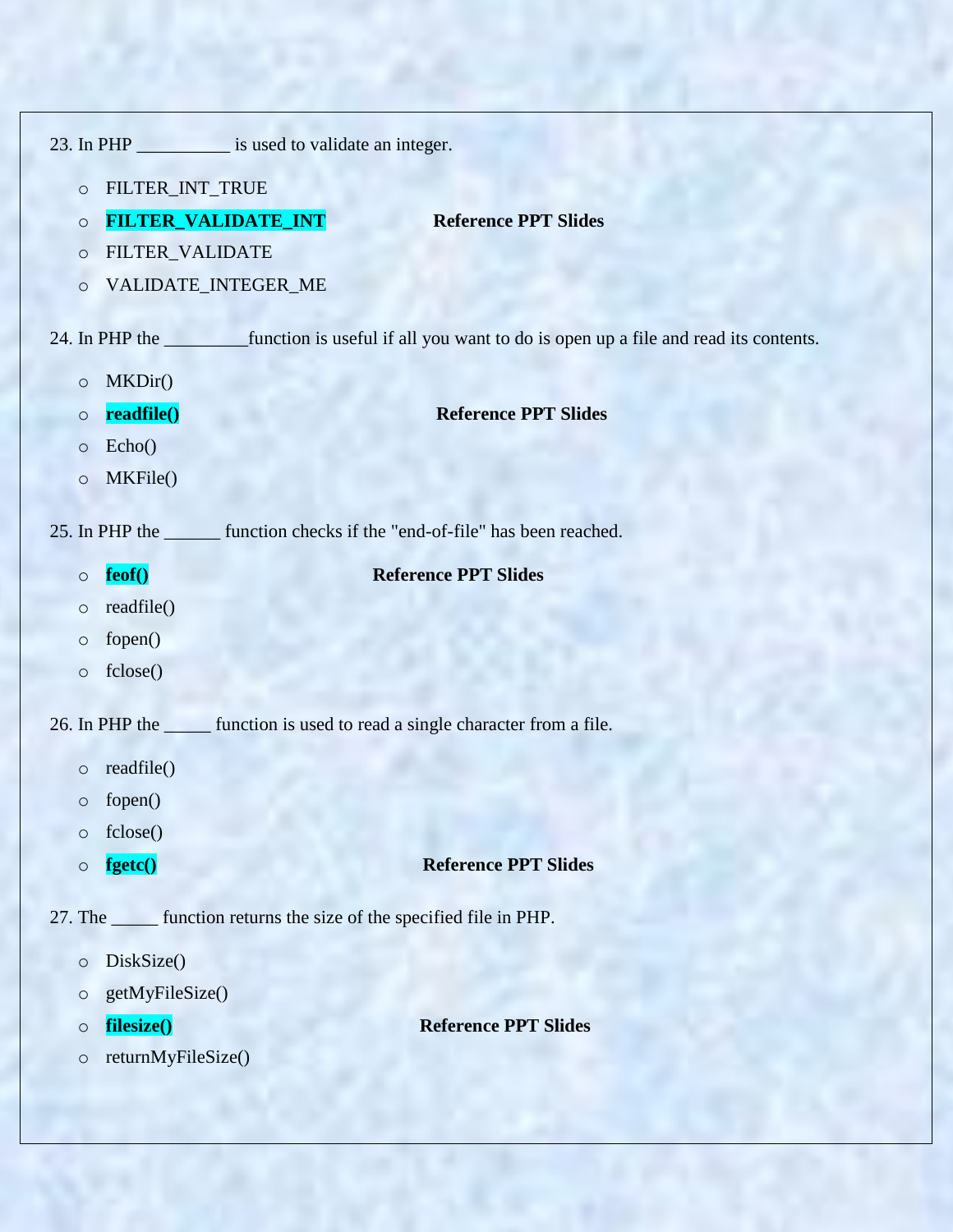|                    | 28. In PHP the _______ function is used to create a file. |                                                                                                                  |  |  |
|--------------------|-----------------------------------------------------------|------------------------------------------------------------------------------------------------------------------|--|--|
| $\circ$            | makeFile()                                                |                                                                                                                  |  |  |
| $\circ$            | fopen()                                                   | <b>Reference PPT Slides</b>                                                                                      |  |  |
| $\circ$            | fclose()                                                  |                                                                                                                  |  |  |
| $\circ$            | mkFile()                                                  |                                                                                                                  |  |  |
|                    |                                                           | 29. In PHP the ________ function is used to write to a file.                                                     |  |  |
|                    |                                                           |                                                                                                                  |  |  |
| $\circ$            | Write()                                                   |                                                                                                                  |  |  |
| $\circ$            | fwrite()<br>writeToFile()                                 | <b>Reference PPT Slides</b>                                                                                      |  |  |
| $\circ$<br>$\circ$ | writeff()                                                 |                                                                                                                  |  |  |
|                    |                                                           |                                                                                                                  |  |  |
|                    |                                                           | 30. _______ are events that occur during the execution of programs that disturb the normal flow of instructions. |  |  |
| $\circ$            | Keywords                                                  |                                                                                                                  |  |  |
| $\circ$            | <b>Exceptions</b>                                         | <b>Reference PPT Slides</b>                                                                                      |  |  |
| $\circ$            | Variables                                                 |                                                                                                                  |  |  |
|                    |                                                           |                                                                                                                  |  |  |
| $\circ$            | Arrays                                                    |                                                                                                                  |  |  |
|                    |                                                           |                                                                                                                  |  |  |
|                    |                                                           | 31. We can use the ___________ character to select ALL columns from a table.                                     |  |  |
| $\circ$            | $\alpha$<br>ᅭ                                             |                                                                                                                  |  |  |
| O                  | $^{\rm \texttt{+}}$                                       |                                                                                                                  |  |  |
| $\circ$            |                                                           | <b>Reference PPT Slides</b>                                                                                      |  |  |
| $\circ$            | \$                                                        |                                                                                                                  |  |  |
|                    |                                                           | 32. The SELECT statement is used to select data from                                                             |  |  |
| $\circ$            | exactly one table                                         |                                                                                                                  |  |  |
| $\circ$            | one or more tables                                        | <b>Reference PPT Slides</b>                                                                                      |  |  |
| $\circ$            | exactly two tables                                        |                                                                                                                  |  |  |
| $\circ$            | none of given                                             |                                                                                                                  |  |  |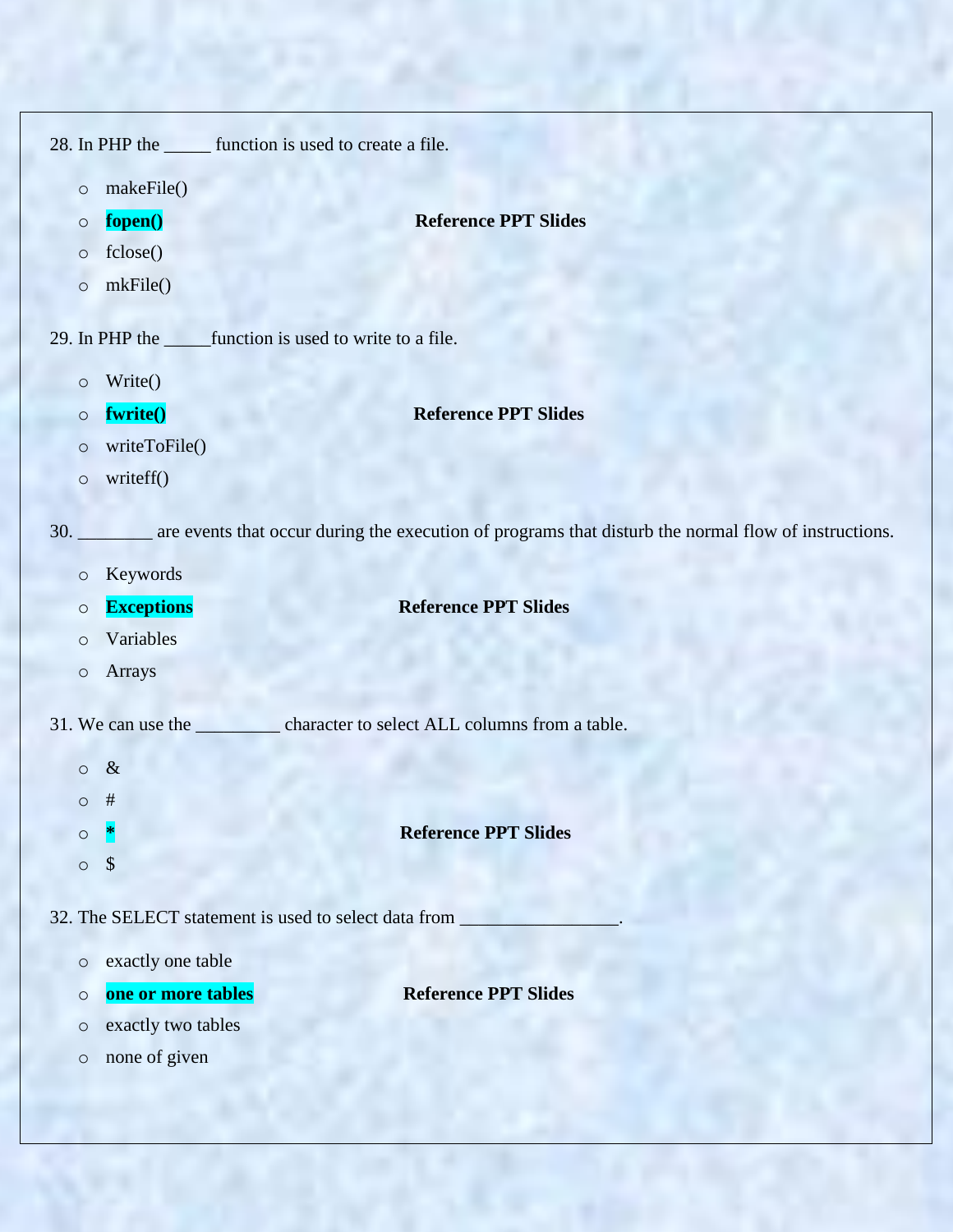|                     |                                                              | 33. In _______statement the WHERE clause specifies which record(s) should be deleted.       |
|---------------------|--------------------------------------------------------------|---------------------------------------------------------------------------------------------|
| $\circ$             | <b>Delete</b>                                                | <b>Reference PPT Slides</b>                                                                 |
| $\circ$             | Insert                                                       |                                                                                             |
| $\circlearrowright$ | Select                                                       |                                                                                             |
| $\circ$             | Update                                                       |                                                                                             |
|                     |                                                              | 34. In delete SQL statement if you _________ the WHERE clause, all records will be deleted. |
| $\circ$             | Omit                                                         | <b>Click here for Reference</b>                                                             |
| $\circ$             | add                                                          |                                                                                             |
| $\circ$             | register                                                     |                                                                                             |
| $\circ$             | apply                                                        |                                                                                             |
|                     | 35. We can make ____________ using WordPress                 |                                                                                             |
| $\circ$             | Content management systems                                   |                                                                                             |
| $\circ$             | Websites                                                     |                                                                                             |
| $\circ$             | <b>Blogs</b>                                                 |                                                                                             |
| $\circ$             | All of the given options.                                    | <b>Reference PPT Slides</b>                                                                 |
|                     | 36. WordPress has been developed using _______ and ________. |                                                                                             |
| $\circ$             | ASP.NET, MySQL                                               |                                                                                             |
| $\circ$             | PHP, MySQL                                                   | <b>Reference PPT Slides</b>                                                                 |
| $\circ$             | PHP, Microsoft SQL Server                                    |                                                                                             |
| $\circ$             | Python, MySQL                                                |                                                                                             |
|                     | 37. The PHP filter extension is designed to make data        | easier and quicker.                                                                         |
| $\circ$             | Removal                                                      |                                                                                             |
| $\circ$             | <b>Validation</b>                                            | <b>Reference PPT Slides</b>                                                                 |
| $\circ$             | Corruption                                                   |                                                                                             |
| $\circ$             | Loss                                                         |                                                                                             |
|                     |                                                              |                                                                                             |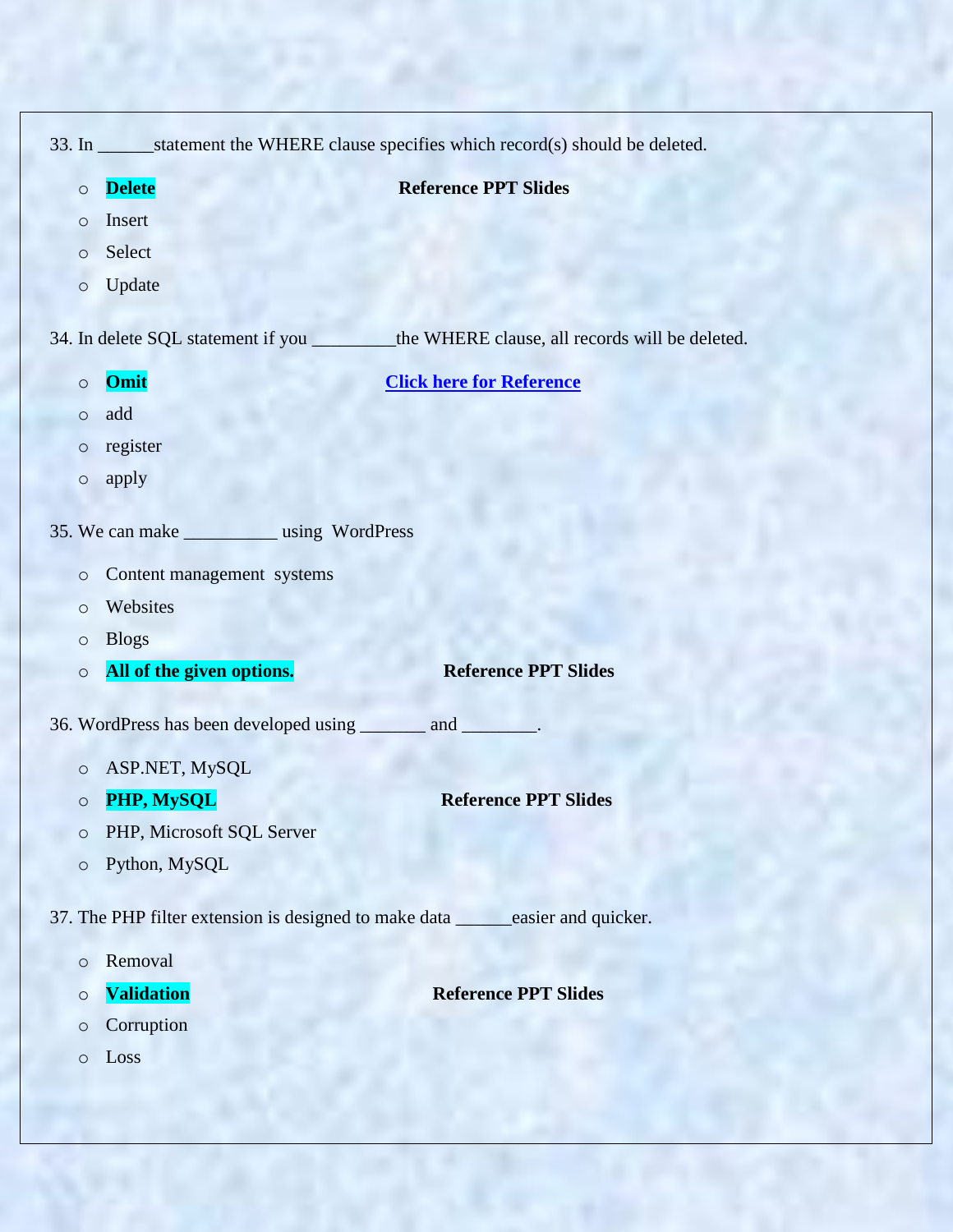|         | 38. To __________ the ID of the last inserted record, we echo the last inserted ID. |                             |
|---------|-------------------------------------------------------------------------------------|-----------------------------|
| $\circ$ | <b>Insert</b>                                                                       | <b>Reference PPT Slides</b> |
| $\circ$ | delete                                                                              |                             |
| $\circ$ | retrieve                                                                            |                             |
| $\circ$ | update                                                                              |                             |
|         | 39. In PHP if an exception is not caught, _____will be issued.                      |                             |
| $\circ$ | A user defined message                                                              |                             |
| $\circ$ | A fatal error                                                                       | <b>Reference PPT Slides</b> |
| $\circ$ | An exception handler                                                                |                             |
| $\circ$ | A Greeting message                                                                  |                             |
|         |                                                                                     |                             |
|         | 40. WordPress is available for                                                      |                             |
| $\circ$ | <b>Free</b>                                                                         | <b>Reference PPT Slides</b> |
| $\circ$ | 100 dollars                                                                         |                             |
| $\circ$ | 200 dollar                                                                          |                             |
| $\circ$ | 500 dollars                                                                         |                             |
|         | 41. An Advantage of WordPress is that it is                                         |                             |

o **Easy to use Reference PPT Slides**

- o Difficult to use
- o Very Costly
- o Difficult to understand

Note: Give me a feedback and your Suggestion also If you find any mistake in mcqz plz inform me Via Contact us Page on our Site. And tell me your answer with references.

> For More Solved Papers By Arslan Visit Our Website: **[Www.VirtualUstaad.blogspot.com](http://www.virtualustaad.blogspot.com/)**